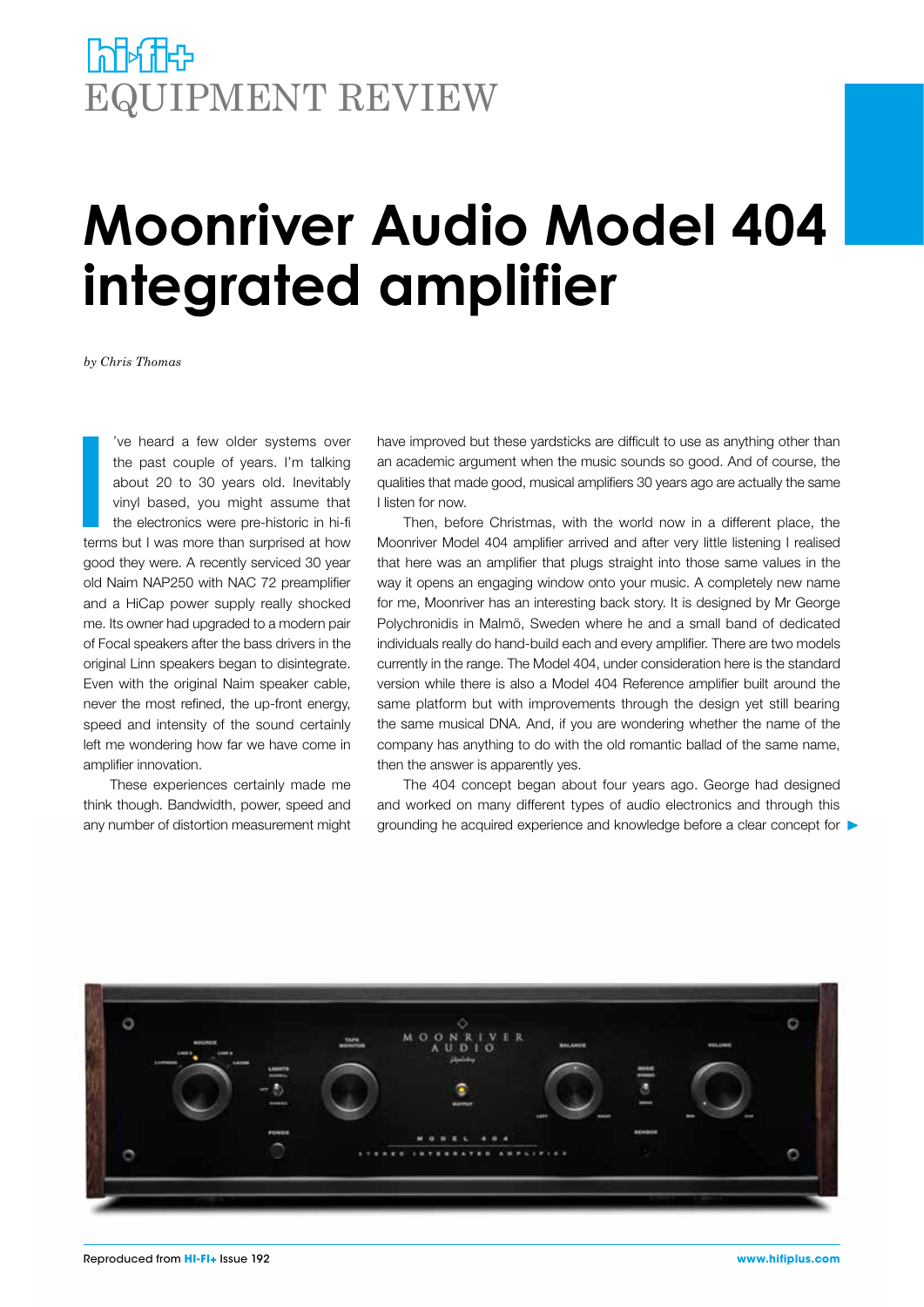#### EQUIPMENT REVIEW / **MOONRIVER AUDIO MODEL 404**

*"If you want a straightforward line-stage integrated then you won't need to incur the added cost of extra internals."*



an integrated audio amplifier took shape. As he eloquently states, he was "Drowned in sound" and analysed in detail, every recording that "Spoke" to him. He cites the cost/performance balance that building an amplifier in Europe bring and just how much pure research he put into every section of the design to perfect all aspects of its construction and sound.

The look of the 404 is, to me, somewhat retro with a notable absence of anything other than the essentials. There is nothing superfluous in its design and if you are into recording, or adding processors, that tape monitor facility would be very useful despite its rarity. A fine aspect of its design is the ability to add reasonably priced internal modules to expand its usefulness. These can be installed from new or retrofitted – ideally by the dealer – and the internal design makes this easy to achieve at home. There is a straight MM phono stage or one that incorporates a MC as well. A glance at the back panel shows a USB input. This requires another module in the shape of a (forthcoming) asynchronous DAC to be fitted, expanding the amplifier's possibilities enormously I think this architecture is excellent because, if you want a straightforward line-stage integrated then you won't need to incur the added costs of extra internals but if you use a turntable or want the amplifier to act as a DAC, that's an easy fix too. It also has remote control with a decent, though not exceptional receiving window.

I really like the way George has learned from his restoring and repairing days and made the 404 so accessible to service too, with a removable top and bottom that give excellent access to the main circuit board which utilises through-the-hole components for extra reliability. That's good design work. He followed a traditional high-end philosophy with ultra short signal paths and minimal components all built around the power supply that has separate windings for each section. The ALPS volume control is an established and respected product while the inclusion of a parallel balance control might be thought of as an unnecessary complication by some, George insists that, sonically, it is entirely non-intrusive, and as such is not defeatable. This control and the inclusion of a mono/stereo switch and especially the tape monitor rotary knob are perhaps a little unusual these days but make sense and they were deemed essential by the designer. Personally, I sit square on to my system  $\blacktriangleright$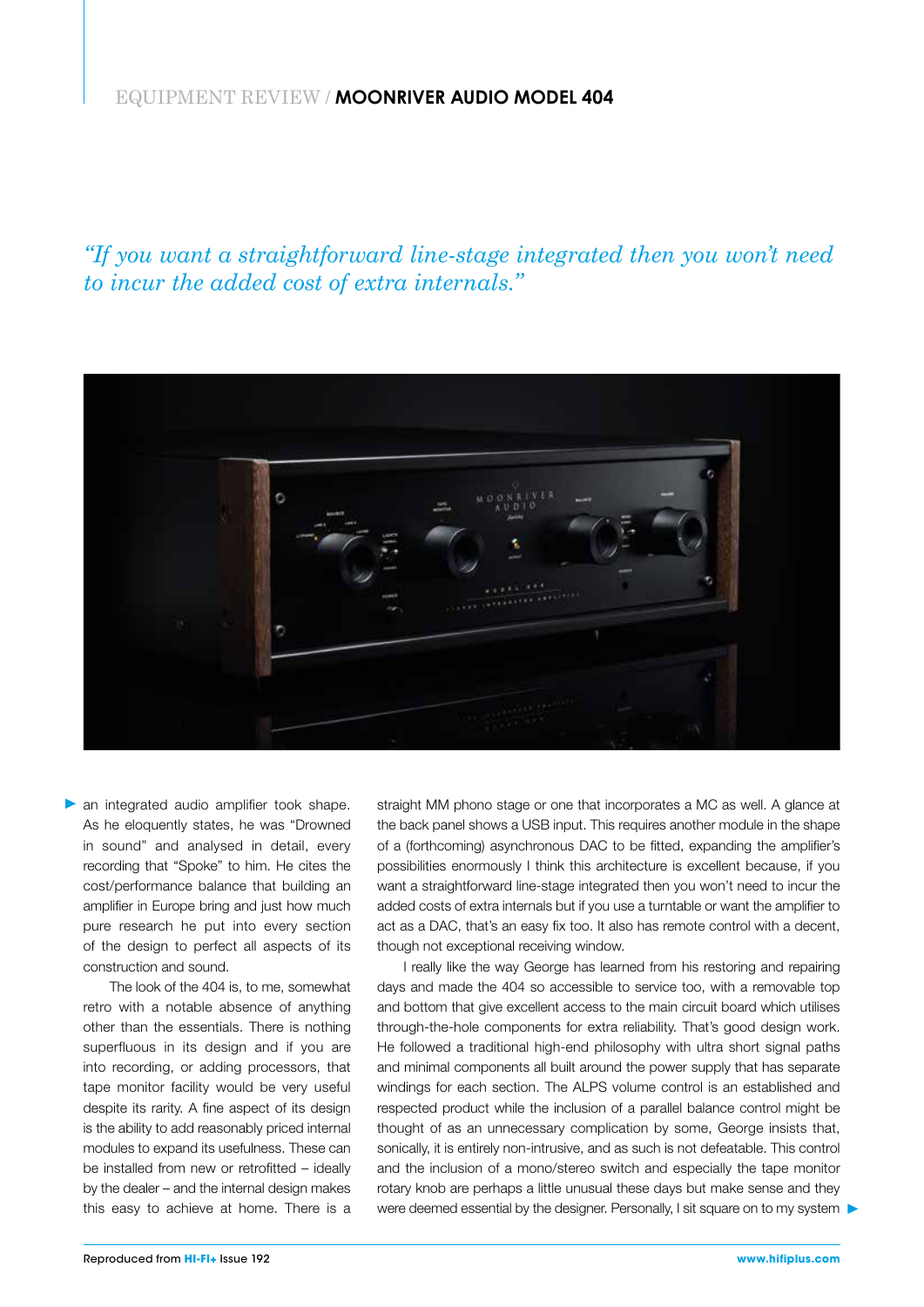#### EQUIPMENT REVIEW / **MOONRIVER AUDIO MODEL 404**

*"The one thing that shines out is the feeling of musical textures that it brings into the room plus the way it allows the music to unfold."*



so the balance control will get no use from me but I completely understand its inclusion as many systems, particularly where space is at a premium are somewhat asymmetrical in layout and the option to change the balance by a few dB would be welcome.

While installing the Moonriver 404 you notice that everything you touch feels good. The RCA inputs and the excellent speaker outputs, the volume control and front panel switching and when powered up this is a very quiet amplifier indeed. No clicks or pops and a blackness against which it projects its 50 watt per channel musical muscle. It is perhaps surprising but most reviewers will tell you that audio components each have an individual 'feel' when you install them. Some just give more confidence than others. The 404 does just that.

I slotted it straight into my system between the dCS Vivaldi transport and DAC and the Bridge streamer and the Wilson Duette 2 loudspeakers. The Vivaldi will push the amplifier's resolution to the limit and the Wilsons, though not particularly difficult to

drive from a load point of view, don't take any prisoners in resolving everything that the amplifier asks of them. I think it's fair to say that Moonriver would need to punch above its weight to be a real contender in this company and that, given the choice, a far, far more expensive design would be the usual choice in this system.

I'll start by saying that the 404 loves input level. The Vivaldi will output into line stages at either 2 or 6V. I think it always sounds livelier and more dynamic at full level (6V) but that some amplifiers sound slightly out of breath with the output level control at 100dB and need a small touch of trimming to feel entirely comfortable. The 404, as I said, loves level. Flat out on the 6V setting and it just flew out of the traps with a confident musical message that just grew and grew. Even from cold it took very little time to get into its stride and after an hour or so I stopped thinking that it could ever sound out of its depth. It was shockingly good but also incredibly charming in its musical style. Tonally, its balance is about perfect and the Wilson speakers gave it scale and weight too. I hadn't listened to very much music before I was searching for any real criticism I could make. It felt very much at home. So, I took my reviewers hat off and for the next month in lockdown, I just listened to it for hours on end without a single issue.

Great systems are able to change flavour to suit the music. They really need to have this chameleon-like character where they can channel their attributes and this system had that in abundance. It is both fast and slow as the need arises but the one thing that shines out is the feeling of musical textures that it brings into the room plus the way it allows the music to unfold time-wise without ever sounding rushed or stressed. I'd point to Mandolin Orange, a two-piece act with deep roots in bluegrass, gospel and even a hint  $\blacktriangleright$